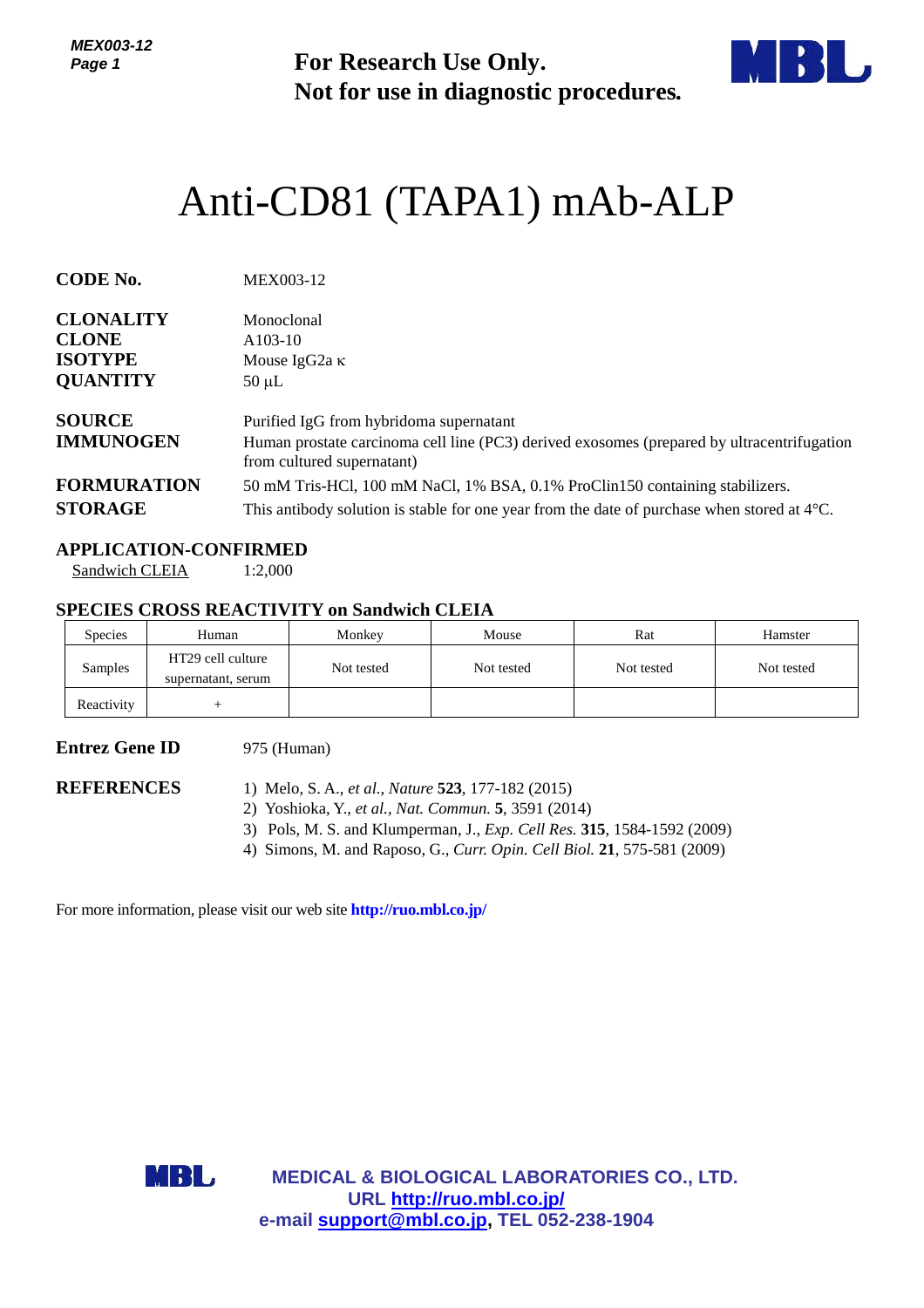# **RELATED PRODUCTS**

| 2008 - 80                         |                                               |
|-----------------------------------|-----------------------------------------------|
| Antibodies                        |                                               |
| <b>MEX001-3</b>                   | Anti-CD9 mAb (A100-4)                         |
| <b>MEX001-4</b>                   | Anti-CD9 mAb-FITC (A100-4)                    |
| MEX001-6                          | Anti-CD9 mAb-Biotin (A100-4)                  |
| MEX001-12                         | Anti-CD9 mAb-ALP (A100-4)                     |
| <b>MEX002-3</b>                   | Anti-CD63 (LAMP-3) mAb (C047-1)               |
| MEX002-4                          | Anti-CD63 (LAMP-3) mAb-FITC (C047-1)          |
| <b>MEX002-6</b>                   | Anti-CD63 (LAMP-3) mAb-Biotin (C047-1)        |
| MEX002-12                         | Anti-CD63 mAb-ALP (C047-1)                    |
| <b>MEX003-3</b>                   | Anti-CD81 (TAPA1) mAb (A103-10)               |
| <b>MEX003-4</b>                   | Anti-CD81 (TAPA1) mAb-FITC (A103-10)          |
| <b>MEX003-6</b>                   | Anti-CD81 (TAPA1) mAb-Biotin (A103-10)        |
| MEX003-12                         | Anti-CD81 (TAPA1) mAb-ALP (A103-10)           |
| <b>MEX004-6</b>                   | Anti-EpCAM mAb-Biotin (B8-4)                  |
| D <sub>252</sub> -3               | Anti-CD9 (Human) mAb (10H6)                   |
| D <sub>252</sub> -5               | Anti-CD9 (Human) mAb-PE (10H6)                |
| D <sub>131</sub> -3               | Anti-CD9 (Mouse) mAb (JF9)                    |
| D131-4                            | Anti-CD9 (Mouse) mAb-FITC (JF9)               |
| $D263-3$                          | Anti-CD63 (LAMP-3) (Mouse) mAb (R5G2.1)       |
| D <sub>0</sub> 82-3               | Anti-CD151 (SFA-1) (Human) mAb (SFA1.2B4)     |
| D <sub>0</sub> 82-5               | Anti-CD151 (SFA-1) (Human) mAb-PE (SFA1.2B4)  |
| D <sub>050</sub> -3               | Anti-CD29 (Integrin β1) (Human) mAb (AG89)    |
| D <sub>050</sub> -5               | Anti-CD29 (Integrin β1) (Human) mAb-PE (AG89) |
| D <sub>276-3</sub>                | Anti-CD36 (GPIV) (Human) mAb (GS95)           |
| D276-A48                          | Anti-CD36 (GPIV) (Human) mAb                  |
|                                   | -Alexa Fluor <sup>®</sup> 488 (GS95)          |
| D <sub>276</sub> -A <sub>64</sub> | Anti-CD36 (GPIV) (Human) mAb                  |
|                                   | -Alexa Fluor <sup>®</sup> 647 (GS95)          |
| D <sub>269</sub> -3               | Anti-EpCAM (CD326) (Mouse) mAb (2-17-F1)      |
| M076-4                            | Mouse IgG2a (isotype control)-FITC (6H3)      |
|                                   |                                               |

#### Kits

| $EX-C9-SP$     | ExoCap™ CD9 Kit for Serum Plasma                 |
|----------------|--------------------------------------------------|
| $EX-C63-SP$    | ExoCap™ CD63 Kit for Serum Plasma                |
| $EX-C81-SP$    | ExoCap™ CD81 Kit for Serum Plasma                |
|                | EX-EPC-SP ExoCap™ EpCAM Kit for Serum Plasma     |
|                | EX-COM-SP ExoCap™ Composite Kit for Serum Plasma |
| MEX-SA         | ExoCap <sup>™</sup> Streptavidin Kit             |
| <b>MEX-E</b>   | ExoCap™ Nucleic Acid Elution Buffer              |
| <b>MEX1001</b> | ExoDiluent for Immunoassay                       |
|                |                                                  |

Other related antibodies and kits are also available. Please visit our website at<http://ruo.mbl.co.jp/>